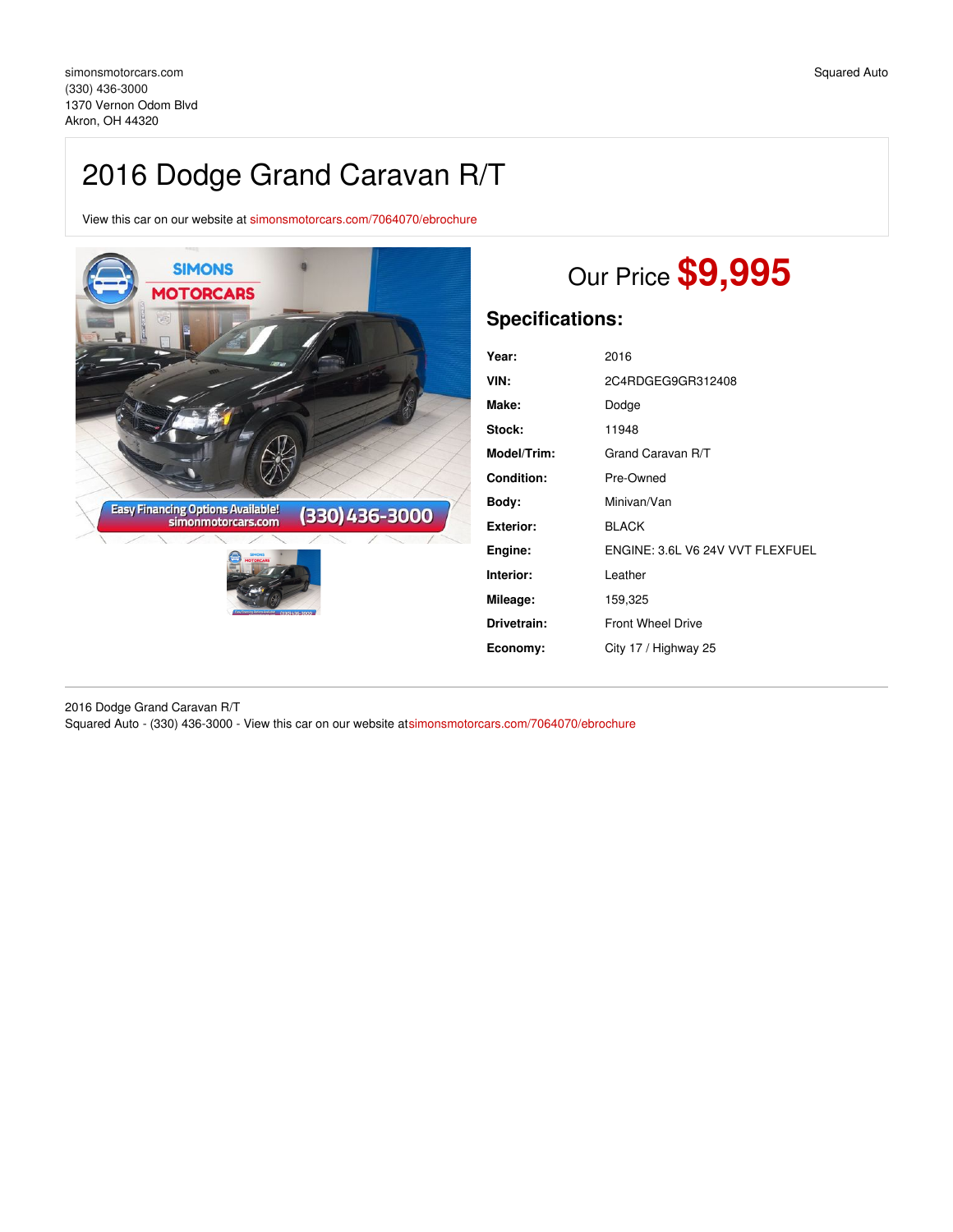

2016 Dodge Grand Caravan R/T

Squared Auto - (330) 436-3000 - View this car on our website a[tsimonsmotorcars.com/7064070/ebrochure](https://simonsmotorcars.com/vehicle/7064070/2016-dodge-grand-caravan-r-t-akron-oh-44320/7064070/ebrochure)

# **Installed Options**

## **Interior**

- 2nd Row Buckets w/Fold-In-Floor- Front Seats w/Power 2-Way Driver Lumbar
- 10-Way Power Driver Seat -inc: Power Recline, Height Adjustment, Fore/Aft Movement, Cushion Tilt and Power 2-Way Lumbar Support
- 8-Way Power Passenger Seat -inc: Power Recline, Height Adjustment, Fore/Aft Movement and Cushion Tilt
- Captain Front Facing Manual Reclining Tumble Forward Leather Rear Seat w/Manual Fore/Aft
- Driver And Front Passenger Armrests and Rear Seat Mounted Armrest
- Manual Tilt/Telescoping Steering Column
- Gauges -inc: Speedometer, Odometer, Oil Pressure, Engine Coolant Temp, Tachometer, Oil Temperature, Transmission Fluid Temp, Engine Hour Meter, Trip Odometer and Trip **Computer**
- Power Rear Windows and Power Vented 3rd Row Windows
- Fixed 60-40 Split-Bench Leatherette 3rd Row Seat Manual Recline, Manual Fold Into Floor and 3 Fixed Head Restraints
- 2 Row Stow 'N Go w/Tailgate Seats Leather/Metal-Look Steering Wheel
- Front Cupholder- Rear Cupholder- Compass- Valet Function
- Remote Keyless Entry w/Integrated Key Transmitter, 2 Door Curb/Courtesy, Illuminated Entry and Panic Button
- Remote Releases -Inc: Power Cargo Access- Garage Door Transmitter
- Cruise Control w/Steering Wheel Controls- Dual Zone Front Automatic Air Conditioning
- Rear HVAC w/Separate Controls
- HVAC -inc: Underseat Ducts, Auxiliary Rear Heater and Headliner/Pillar Ducts
- Locking Glove Box- Driver Foot Rest- Leather Trimmed Bucket Seats
- Interior Trim -inc: Metal-Look Instrument Panel Insert, Metal-Look Door Panel Insert and Chrome Interior Accents
- Full Cloth Headliner- Vinyl Door Trim Insert- Leather Gear Shifter Material
- Day-Night Rearview Mirror
- Driver And Passenger Visor Vanity Mirrors w/Driver And Passenger Illumination
- Full Floor Console w/Covered Storage, Full Overhead Console w/Storage, Conversation  $\sim$  and 3 10V DC Power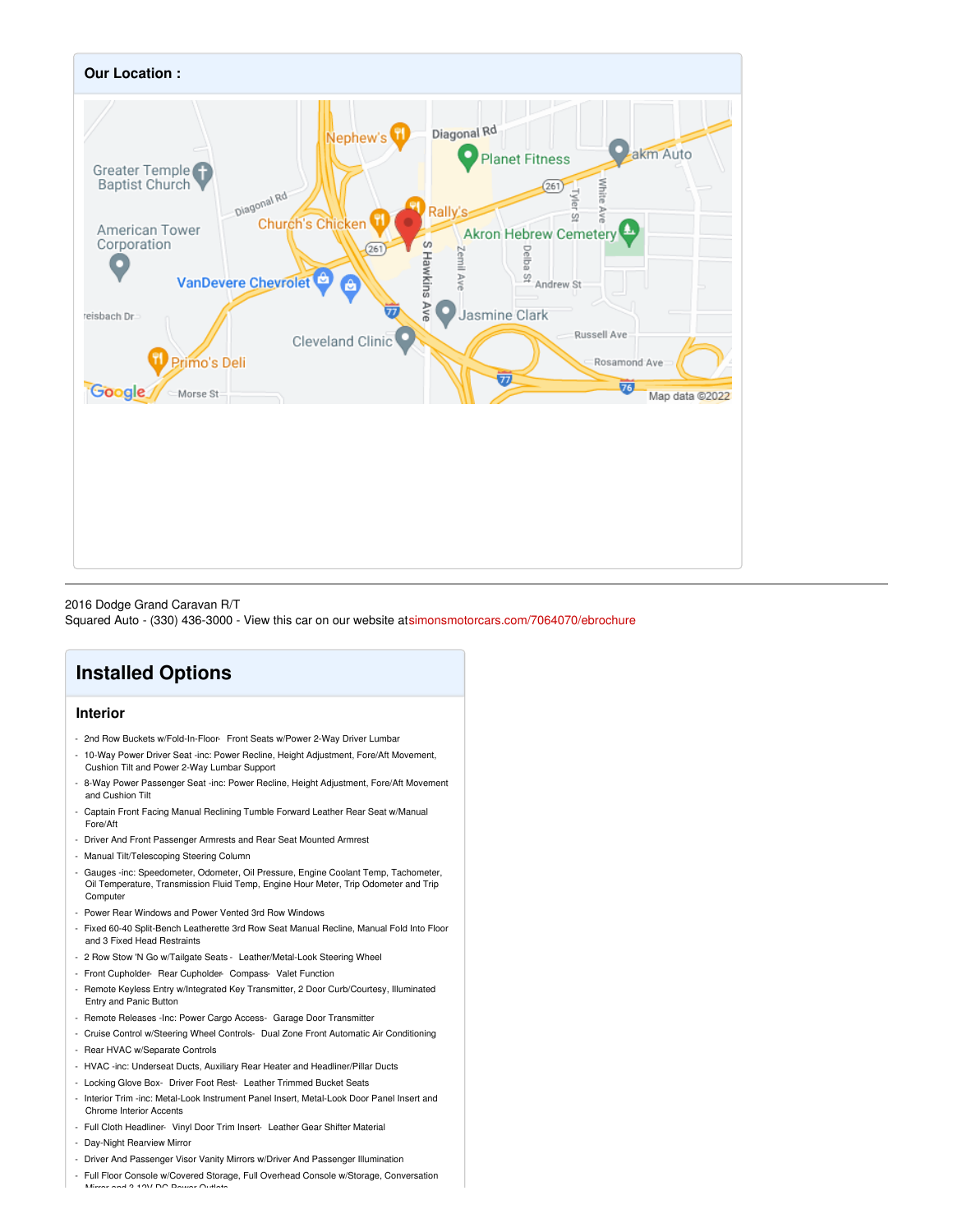#### Mirror and 3 12V DC Power Outlets

- Front And Rear Map Lights- Fade-To-Off Interior Lighting
- Full Carpet Floor Covering -inc: Carpet Front And Rear Floor Mats Carpet Floor Trim
- Trunk/Hatch Auto-Latch- Cargo Space Lights- 6.5" Touchscreen Display
- ParkView Rear Back-Up Camera
- FOB Controls -inc: Cargo Access and Remote Engine Start
- Covered Dashboard Storage, Interior Concealed Storage, Driver And Passenger Door Bins
- 115V Auxiliary Power Outlet
- Power 1st Row Windows w/Driver And Passenger 1-Touch Up/Down
- Delayed Accessory Power- Power Door Locks w/Autolock Feature- Systems Monitor
- Redundant Digital Speedometer- Trip Computer- Outside Temp Gauge
- Analog Appearance
- Manual Anti-Whiplash w/Tilt Front Head Restraints and Fixed Rear Head Restraints
- 2 Seatback Storage Pockets- Perimeter Alarm- Sentry Key Engine Immobilizer
- 3 12V DC Power Outlets- Air Filtration

#### **Exterior**

- Wheels: 17" x 6.5" Aluminum Tires: P225/65R17 BSW AS- Steel Spare Wheel
- Compact Spare Tire Stored Underbody w/Crankdown- Clearcoat Paint
- Body-Colored Front Bumper- Body-Colored Rear Step Bumper
- Body-Colored Bodyside Moldings and Chrome Bodyside Insert
- Black Side Windows Trim and Black Front Windshield Trim Body-Colored Door Handles
- Body-Colored Power Heated Side Mirrors w/Manual Folding
- Fixed Rear Window w/Fixed Interval Wiper, Heated Wiper Park and Defroster
- Deep Tinted Glass- Variable Intermittent Wipers- Galvanized Steel/Aluminum Panels
- Lip Spoiler- Body-Colored Grille- Power Sliding Rear Doors
- Power Liftgate Rear Cargo Access
- Tailgate/Rear Door Lock Included w/Power Door Locks
- Auto On/Off Aero-Composite Halogen Daytime Running Headlamps w/Delay-Off
- Front Fog Lamps- Perimeter/Approach Lights- LED Brakelights

### **Safety**

- 2nd Row Buckets w/Fold-In-Floor- Front Seats w/Power 2-Way Driver Lumbar
- 10-Way Power Driver Seat -inc: Power Recline, Height Adjustment, Fore/Aft Movement, Cushion Tilt and Power 2-Way Lumbar Support
- 8-Way Power Passenger Seat -inc: Power Recline, Height Adjustment, Fore/Aft Movement and Cushion Tilt
- Captain Front Facing Manual Reclining Tumble Forward Leather Rear Seat w/Manual Fore/Aft
- Driver And Front Passenger Armrests and Rear Seat Mounted Armrest
- Manual Tilt/Telescoping Steering Column
- Gauges -inc: Speedometer, Odometer, Oil Pressure, Engine Coolant Temp, Tachometer, Oil Temperature, Transmission Fluid Temp, Engine Hour Meter, Trip Odometer and Trip **Computer**
- Power Rear Windows and Power Vented 3rd Row Windows
- Fixed 60-40 Split-Bench Leatherette 3rd Row Seat Manual Recline, Manual Fold Into Floor and 3 Fixed Head Restraints
- 2 Row Stow 'N Go w/Tailgate Seats Leather/Metal-Look Steering Wheel
- Front Cupholder- Rear Cupholder- Compass- Valet Function
- Remote Keyless Entry w/Integrated Key Transmitter, 2 Door Curb/Courtesy, Illuminated Entry and Panic Button
- Remote Releases -Inc: Power Cargo Access- Garage Door Transmitter
- Cruise Control w/Steering Wheel Controls- Dual Zone Front Automatic Air Conditioning
- Rear HVAC w/Separate Controls
- HVAC -inc: Underseat Ducts, Auxiliary Rear Heater and Headliner/Pillar Ducts
- Locking Glove Box- Driver Foot Rest- Leather Trimmed Bucket Seats
- Interior Trim -inc: Metal-Look Instrument Panel Insert, Metal-Look Door Panel Insert and Chrome Interior Accents
- Full Cloth Headliner- Vinyl Door Trim Insert- Leather Gear Shifter Material
- Day-Night Rearview Mirror
- Driver And Passenger Visor Vanity Mirrors w/Driver And Passenger Illumination
- Full Floor Console w/Covered Storage, Full Overhead Console w/Storage, Conversation Mirror and 3 12V DC Power Outlets
- Front And Rear Map Lights- Fade-To-Off Interior Lighting
- Full Carpet Floor Covering -inc: Carpet Front And Rear Floor Mats Carpet Floor Trim
- Trunk/Hatch Auto-Latch- Cargo Space Lights- 6.5" Touchscreen Display
- ParkView Rear Back-Up Camera
- FOB Controls -inc: Cargo Access and Remote Engine Start
- Covered Dashboard Storage, Interior Concealed Storage, Driver And Passenger Door Bins
- 115V Auxiliary Power Outlet
- Power 1st Row Windows w/Driver And Passenger 1-Touch Up/Down
- Delayed Accessory Power- Power Door Locks w/Autolock Feature- Systems Monitor

- Redundant Digital Speedometer- Trip Computer- Outside Temp Gauge